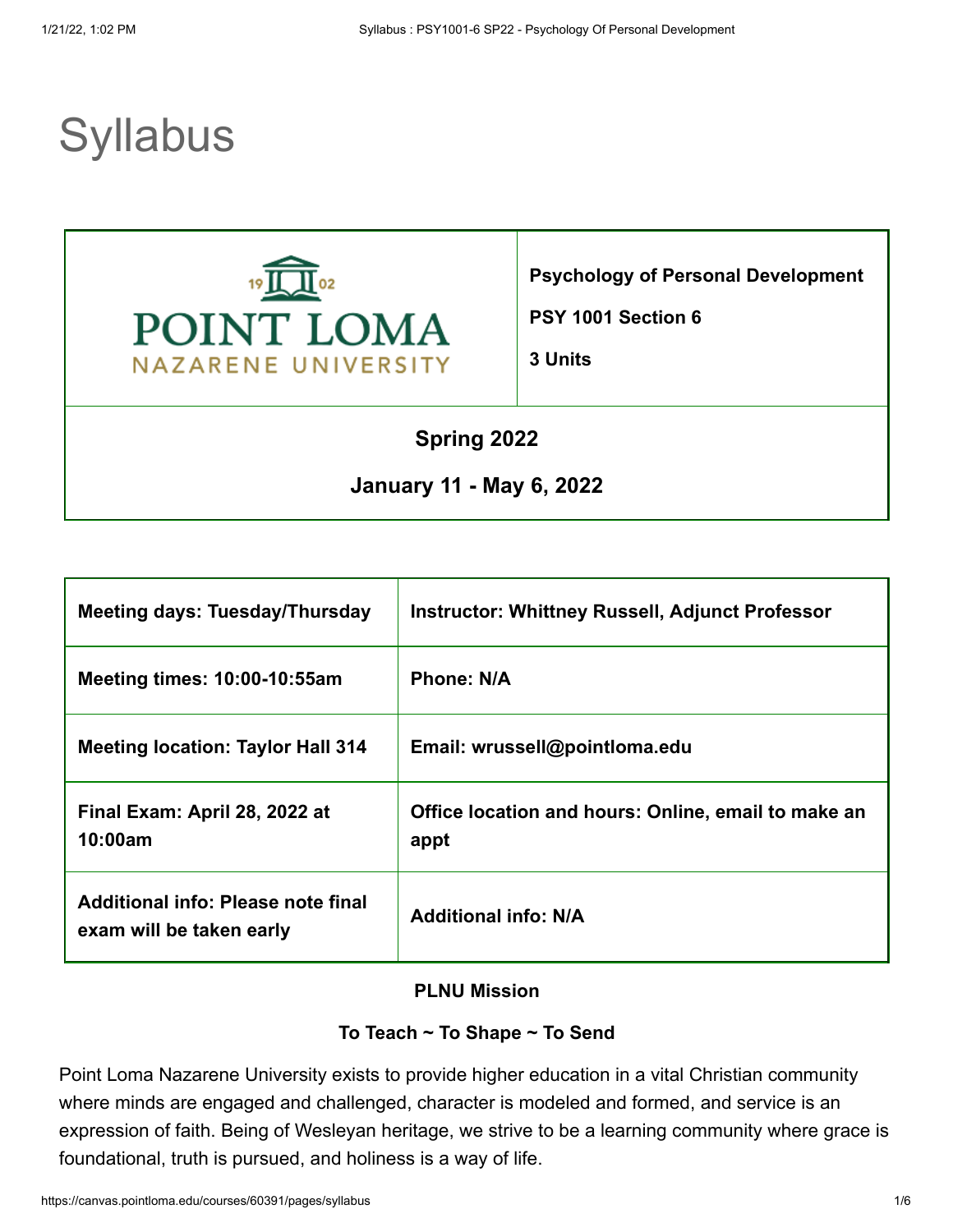#### **Foundational Explorations Mission Statement**

PLNU provides a foundational course of study in the liberal arts informed by the life, death, and resurrection of Jesus Christ. In keeping with the Wesleyan tradition, the curriculum equips students with a broad range of knowledge and skills within and across disciplines to enrich major study, lifelong learning, and vocational service as Christ-like participants in the world's diverse societies and culture.

#### **COURSE DESCRIPTION**

A first-year introduction to issues and various theories in psychology which allow you to reflect on your personal, social, mental, and spiritual development. The course emphasizes various attitudes and skills which contribute to academic success as well as providing a better understanding of the specific religious and social culture of Point Loma Nazarene University. Discussions, lectures, and small group experiences are the major components of this course. Required for first-year freshmen (those graduating from high school the spring prior to attending PLNU), as well as transfer students with fewer than 24 transferable units. All other transfer students are required to take PSY 1003, General Psychology. Letter Graded.

## **RELATIONSHIP BETWEEN PSY1001 & OTHER COLLEGE CURRICULA**

This course is also one of the components of the General Education Program at Point Loma Nazarene University, under the category of "Developing Cognitive Abilities." By including this course in a common educational experience for undergraduates, the faculty supports the pursuit of personal awareness and skill development; focusing on the analytical, communicative, and quantitative skills necessary for successful living in modern society.

## **COURSE LEARNING OUTCOMES**

You will be able to...

- Describe self-development to date using psychological tools
- Identify critical thinking and abstract thinking as tools for college success
- Discover social and cultural strengths and blocks to successful college and life experience
- Detect tools to bring resources to social and cultural blocks to successful college and life experience
- Detect alternative ways of thinking
- Develop curiosity about yourself as a stimulus to learning to learn
- Identify psychology as a resource for learning and solving academic, personal, spiritual, and cultural problems

## **PLNU COPYRIGHT POLICY**

Point Loma Nazarene University, as a non-profit educational institution, is entitled by law to use materials protected by the US Copyright Act for classroom education. Any use of those materials outside the class may violate the law.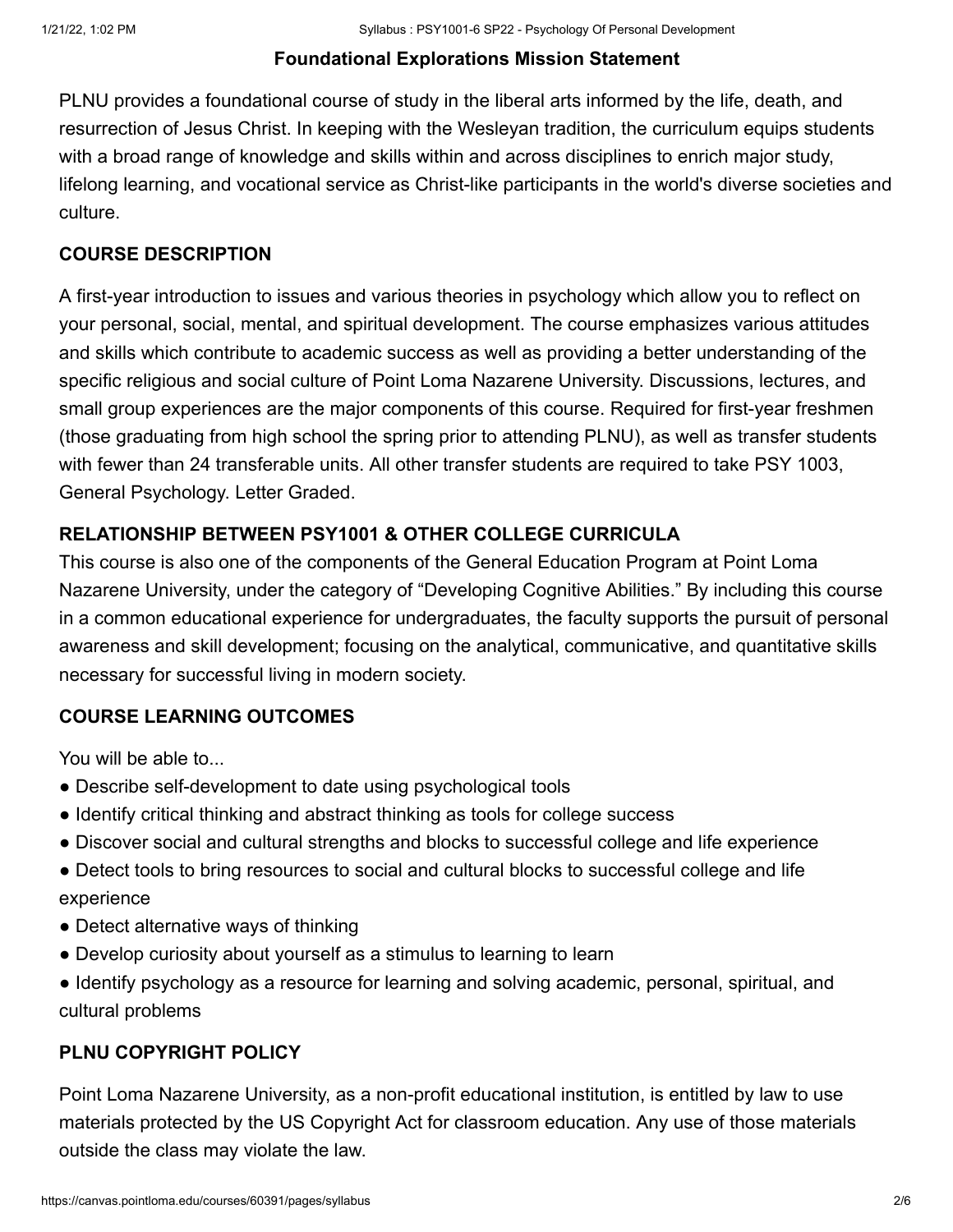#### **PLNU ACADEMIC HONESTY POLICY**

Students should demonstrate academic honesty by doing original work and by giving appropriate credit to the ideas of others. Academic dishonesty is the act of presenting information, ideas, and/or concepts as one's own when in reality they are the results of another person's creativity and effort. A faculty member who believes a situation involving academic dishonesty has been detected may assign a failing grade for that assignment or examination, or, depending on the seriousness of the offense, for the course. Faculty should follow and students may appeal using the procedure in the university Catalog. See **Academic Policies (https://catalog.pointloma.edu/content.php? catoid=52&navoid=2919#Academic\_Honesty)** [for definitions of kinds of academic dishonest](https://catalog.pointloma.edu/content.php?catoid=52&navoid=2919#Academic_Honesty)y and for further policy information.

#### **PLNU ACADEMIC ACCOMMODATIONS POLICY**

PLNU is committed to providing equal opportunity for participation in all its programs, services, and activities. Students with disabilities may request course-related accommodations by contacting the [Educational Access Center \(EAC\), located in the Bond Academic Center \(](mailto:EAC@pointloma.edu)**EAC@pointloma.edu (mailto:EAC@pointloma.edu)** or 619-849-2486). Once a student's eligibility for an accommodation has been determined, the EAC will issue an academic accommodation plan ("AP") to all faculty who teach courses in which the student is enrolled each semester.

PLNU highly recommends that students speak with their professors during the first two weeks of each semester/term about the implementation of their AP in that particular course and/or if they do not wish to utilize some or all of the elements of their AP in that course.

Students who need accommodations for a disability should contact the EAC as early as possible (i.e., ideally before the beginning of the semester) to assure appropriate accommodations can be provided. It is the student's responsibility to make the first contact with the EAC.

#### **PLNU ATTENDANCE AND PARTICIPATION POLICY**

The faculty members strongly believe that you should be exposed to all elements of PSY 1001. On the other hand we realize that you might have to miss class for an emergency operation, death in the family, or some other calamity. Therefore, you are allowed 2 absences each from small group and section classes without penalty. For each absence above 2 absences you will lose 5 points from your course grade. For example, if you missed 2 small groups and 3 classes, you would lose 5 points from your semester grade. If you missed 3 small groups and 4 classes you would lose 15 points from your semester grade. This may not seem like a large amount but it almost always results in a significant lowering of your grade according to the grading policy.

The only excused absence occurs when you miss class due to a college-sponsored activity (approved in writing by the Academic Dean). Excused absences for serious illness (hospitalization) and other calamities are up to the discretion of the section professor. Regular and punctual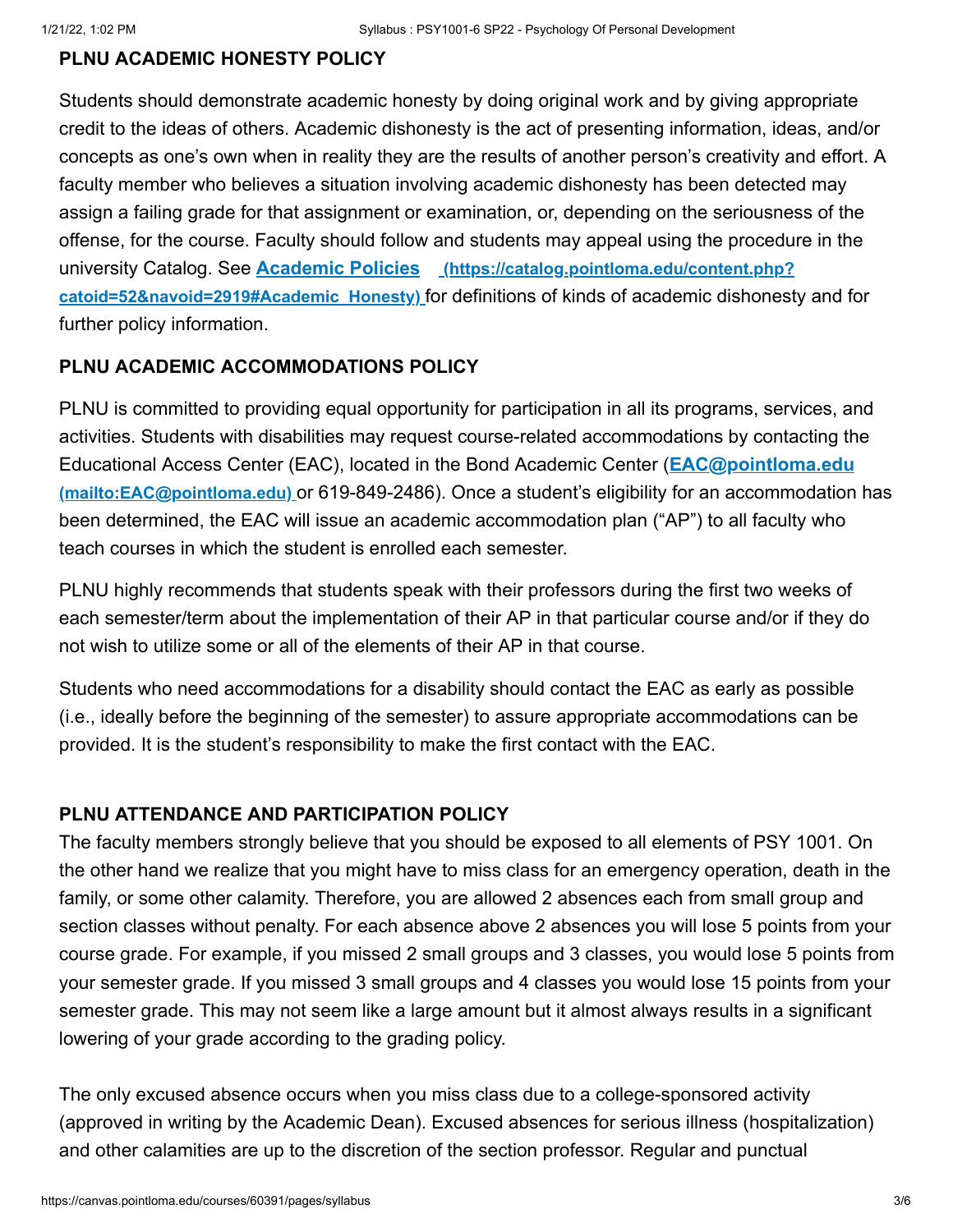attendance at all classes is considered essential to optimum academic achievement. If the student is absent from more than 10 percent of class meetings, the faculty member can file a written report which may result in de-enrollment. If the absences exceed 20 percent, the student may be deenrolled without notice until the university drop date or, after that date, receive the appropriate grade for their work and participation. See Academic Policies in the Undergraduate Academic Catalog.

Students not present for a test will receive 0 points on the missed test. If a student cannot take a test due to extreme circumstances beyond their control the professor needs to be notified prior to the examination. If the professor is unavailable you need to email or voicemail the professor prior to the examination. If you notify the professor prior to the examination you might be excused.

## **POLICY ON ELECTRONIC DEVICES**

In addition to the focus on each student's "story," another aspect of PSY 1001 is to introduce freshmen to the college experience. A student's classroom contribution is vital to the academic environment at Point Loma. Classroom contribution is more than just asking thoughtful questions, it also involves respectful attention to what others are saying. This is not only good because what is being said might be on a test, but it is also just a common courtesy. Although it does not need to be said to most college students, texting or listening to music detracts from the classroom environment. In PSY 1001 students are not permitted to use their laptop computers or cell phones during class. We doubt that this will be a problem, but first-time violation of the policy will result in a 1% reduction in a student's overall PSY1001 grade, and each subsequent violation will result in a 3% reduction in a student's overall PSY 1001 grade.

## **FINAL EXAMINATION POLICY**

Successful completion of this class requires taking the final examination on its scheduled day. The final examination will take place in class on April 28, 2022 at 10:00am. No requests for early examinations or alternative days will be approved.

## **INCOMPLETES AND LATE ASSIGNMENTS**

All assignments submitted after their due date incur a 5%-point deduction. All assignments are due by final exam.

## **REQUIRED TEXTS AND RECOMMENDED STUDY RESOURCES**

1. Peck, S. (1978). The Road Less Traveled. NY: Simon and Schuster.

2. Frankl, V. (1959). Man's Search for Meaning. MA: Beacon Press.

Additional required readings will be available on Canvas.

Here's the link to the reading schedule: **Course Schedule.pdf [\(https://canvas.pointloma.edu/courses/60391/files/5112332?wrap=1\)](https://canvas.pointloma.edu/courses/60391/files/5112332?wrap=1) [\(https://canvas.pointloma.edu/courses/60391/files/5112332/download?download\\_frd=1\)](https://canvas.pointloma.edu/courses/60391/files/5112332/download?download_frd=1)**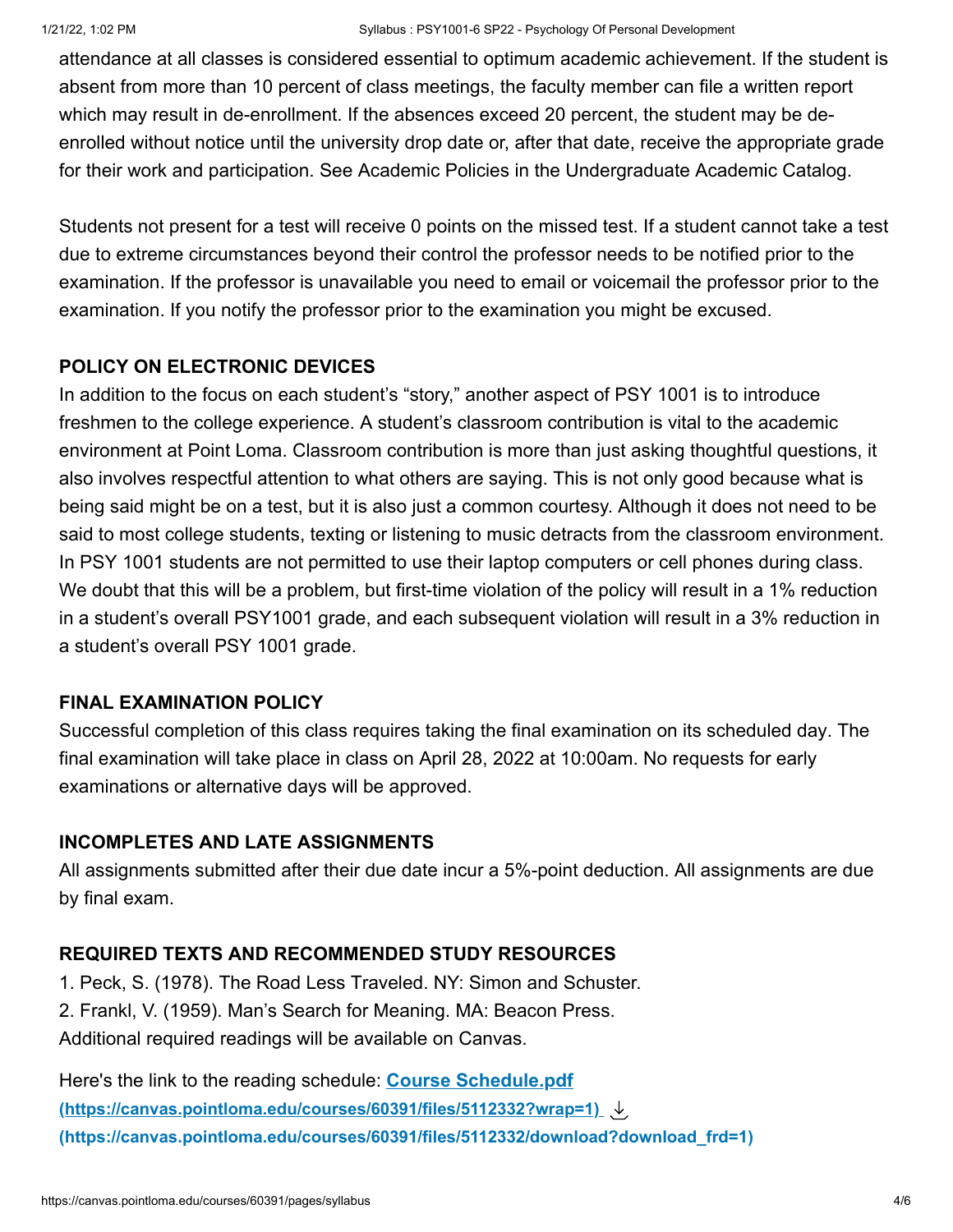#### **STATE AUTHORIZATION**

State authorization is a formal determination by a state that Point Loma Nazarene University is approved to conduct activities regulated by that state. In certain states outside California, Point Loma Nazarene University is not authorized to enroll online (distance education) students. If a student moves to another state after admission to the program and/or enrollment in an online course, continuation within the program and/or course will depend on whether Point Loma Nazarene University is authorized to offer distance education courses in that state. It is the student's responsibility to notify the institution of any change in his or her physical location. Refer to the map on **State Authorization (https://www.pointloma.edu/offices/office-institutional-effectivenessresearch/disclosures)** [to view which states allow online \(distance education\) outside of Californ](https://www.pointloma.edu/offices/office-institutional-effectiveness-research/disclosures)ia.

#### **SPIRITUAL CARE**

Please be aware PLNU strives to be a place where you grow as whole persons. To this end, we provide resources for our students to encounter God and grow in their Christian faith. If students have questions, a desire to meet with the chaplain or have prayer requests you can contact the **Office of Spiritual Development [\(https://www.pointloma.edu/offices/spiritual-development\)](https://www.pointloma.edu/offices/spiritual-development) ASSESSMENTS AND GRADING**

| Your final grade will be composed of the |    | Sample grade scale: |
|------------------------------------------|----|---------------------|
| <u>following:</u>                        |    | A= 93-100%          |
| • Small Groups<br>points                 | 45 | $A = 90 - 92.99%$   |
| Paper #1<br>$\bullet$                    | 15 | $B+= 87-89.99\%$    |
| points<br>• Paper $#2$                   | 15 | B= 83-86.99%        |
| points                                   |    | $B = 80 - 82.99\%$  |
| • Paper $#3$<br>points                   | 15 | $C+= 77-79.99\%$    |
| Exam #1<br>$\bullet$                     | 45 | $C = 73 - 76.99\%$  |
| points<br>$\bullet$ Exam #2              | 45 | $C = 70 - 72.99\%$  |
| points                                   |    | $D+= 67-69.99\%$    |
| Exam #3<br>$\bullet$<br>points           | 45 | $D = 63 - 66.99\%$  |
| <b>Final Exam</b><br>$\bullet$           | 45 | D-=60-62.99%        |
| points<br>• Autobiography<br>points      | 90 | $F = 0 - 59.99%$    |

https://canvas.pointloma.edu/courses/60391/pages/syllabus 5/6